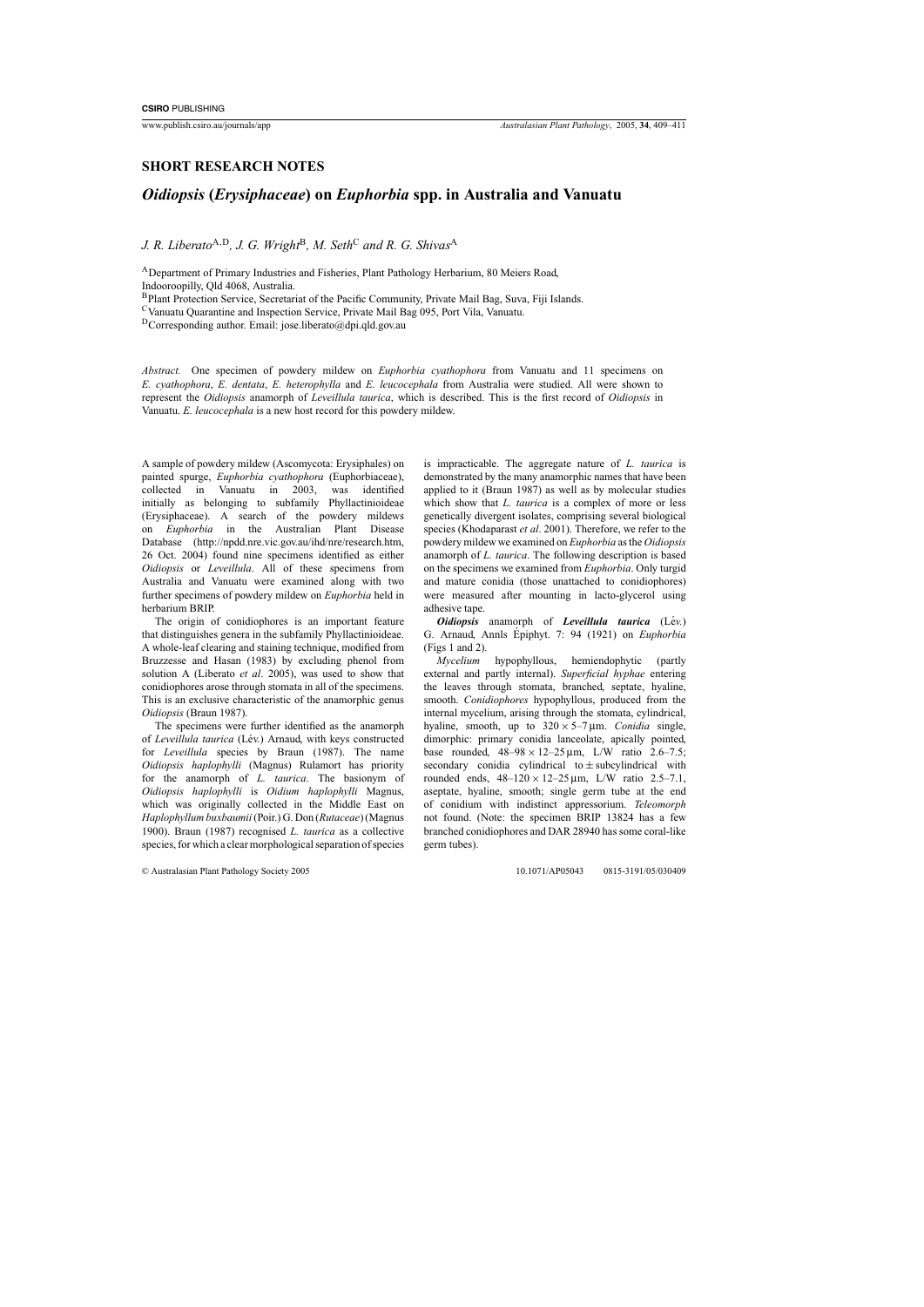<span id="page-1-0"></span>

**Fig. 1.** *Oidiopsis* anamorph of *Leveillula taurica* on *Euphorbia* spp. (*A*). Two conidiophores arising through stomata (st) with stained primary (pc) and secondary (sc) conidia (BRIP 16890). (*B*) Conidiophore and immature primary conidium (BRIP 26529). (*C*) Conidiophores and immature secondary conidia  $(BRIP 26529)$  (Bar = 20 µm).



**Fig. 2.** *Oidiopsis* anamorph of *Leveillula taurica* on *Euphorbia cyathophora*. Secondary conidium and germinating primary conidium (BRIP 20064) (Bar =  $20 \mu$ m).

*Material examined*: **Australia** — on *Euphorbia cyathophora*, Peregian Beach, Qld, 5 Sept. 1982, J.L. Alcorn, BRIP 13824; 31 Dec. 1989, J.L. Alcorn, BRIP 16890; 3 May 1992, J.L. Alcorn, BRIP 20064, VPRI 17917; Cocos Island, July 1981, S. Navaratnam, DAR 38017; on *Euphorbia dentata* Michx., Darwin, NT, 4 July 1975, S.J. Aldrick, DAR 28940; on *Euphorbia heterophylla* L., Yanungbi, NT, 15 Dec. 1998, R.G. Shivas, BRIP 25568; Millingimbi, NT, 17 Aug. 1999, A.A. Mitchell, BRIP 26529; South Goulburn Island, NT, 8 Dec. 1999, M.P. Weinert, BRIP 26732; Kununurra, WA, 26 July 1994, A.A. Mitchell, VPRI 20208; on *Euphorbia leucocephala* Lotsy, Crabbes Creek, Qld, 11 June 1996, R. Foster, BRIP 23464.

**Vanuatu** — on *E. cyathophora*, Lenakel, Tanna Island, 17 June 2003, J.G. Wright, BRIP 44907.

The length of conidiophores as well as the minimum conidial length of the specimens from Australia and Vanuatu is similar. There was some variation in the maximum conidia length from 70 to  $120 \mu m$  ([Table 1\)](#page-2-0). These dimensions correspond to those given for *L. taurica* by [Boesewinkel](#page-2-0) (1980) and [Braun \(1987\). T](#page-2-0)here are few papers citing conidial dimensions for the *Oidiopsis* anamorph of *Leveillula* on *Euphorbia*. [Reddy and Reddi \(1980\) a](#page-2-0)nd Pasini *et al*[. \(1981\)](#page-2-0) reported conidial size as  $41-52 \times 13-16 \,\mu m$  and  $67 \times 17 \,\mu m$ , respectively, and [Nour \(1958\)](#page-2-0) measured 40–95 µm as the conidial length. According to [Palti \(1988\), t](#page-2-0)he size of conidia may vary appreciably even when derived from the same host species. Somewhat more constant is the length to width (L/W) ratio of conidia derived from specific hosts, which has been used to distinguish between taxa [\(Palti 1988\).](#page-2-0) The L/W of the specimens examined in this study [\(Table 1\)](#page-2-0) varied much more than those cited by Palti (1988;  $L/W = 2.1-4.5$ ) and by [Braun \(1987;](#page-2-0)  $L/W = 2.5-4.5$ ).<br>The Australian Plant

Australian Plant Disease Database (http://npdd.nre.vic.gov.au/ihd/nre/research.htm) contains records of specimens of *Leveillula* and *Oidiopsis* on *Euphorbia* spp. from Australia, although there are no published reports in the State plant disease lists [\(Simmonds 1966](#page-2-0); [Pitkethley 1970](#page-2-0); [Chambers 1982](#page-2-0); [Sampson and Walker 1982; Cook and Dube 1989; Shivas](#page-2-0) 1989) or in the literature. There are no records of either *Oidiopsis* or any other powdery mildew of the subfamily Phyllactinioideae (Erysiphaceae) in Vanuatu according to [McKenzie \(1989\) o](#page-2-0)r The Pacific Pest List Database ([Vernon](#page-2-0) [2003;](#page-2-0) http://www.spc.org.nc/pps/pacific pestlists database. htm). The specimen of *Oidiopsis* on *E. cyathophora* from Vanuatu represents a new plant disease record.